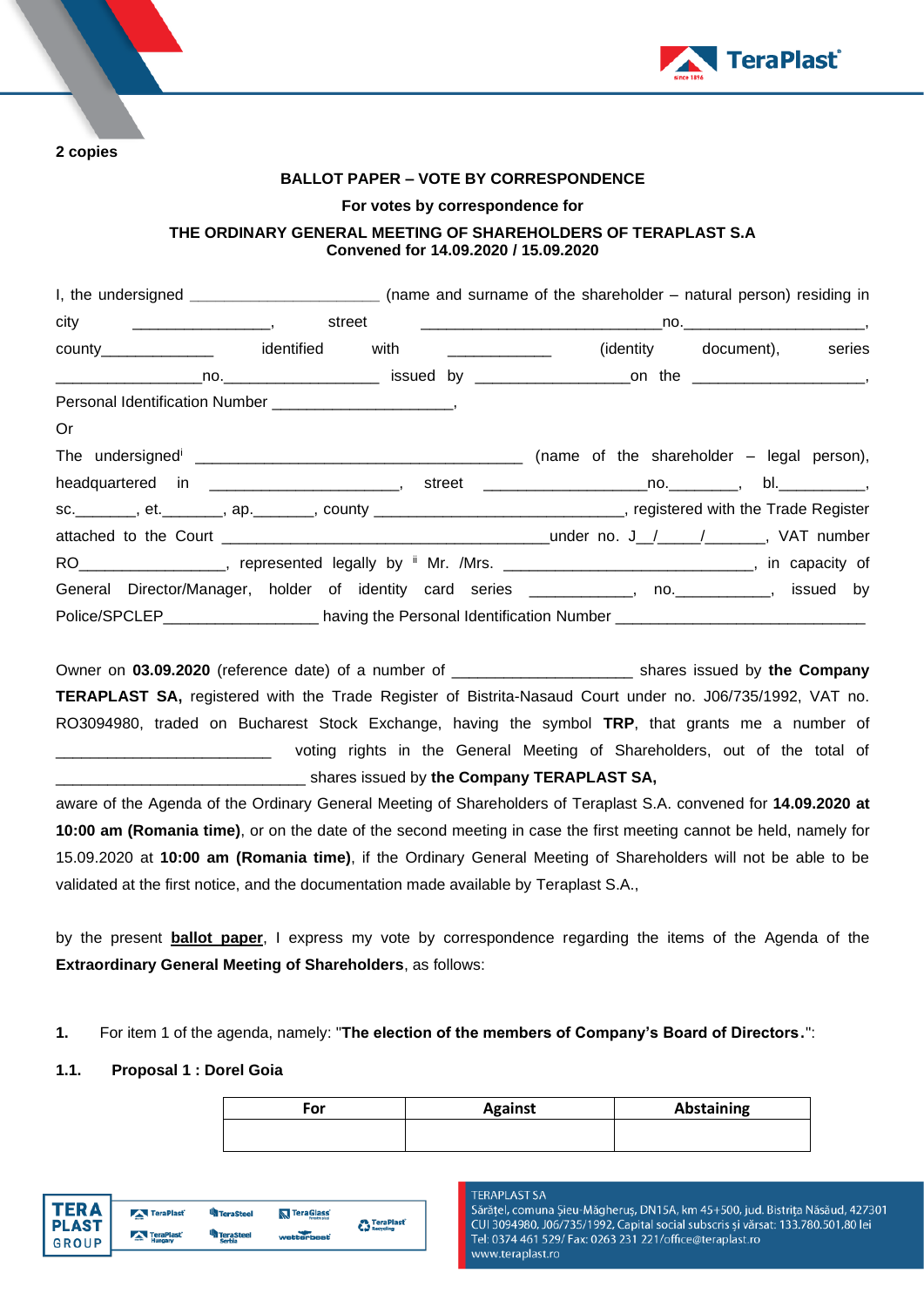

# **1.2. Proposal 2 : Razvan Stefan Lefter**

| For | <b>Against</b> | Abstaining |
|-----|----------------|------------|
|     |                |            |

## **1.3. Proposal 3 : Magda-Eugenia Palfi**

| $-0r$<br>וט־ | <b>Against</b> | Abstaining |
|--------------|----------------|------------|
|              |                |            |

## **1.4. Proposal 4 : Alexandru Stanean**

| For | <b>Against</b> | Abstaining |
|-----|----------------|------------|
|     |                |            |

# **1.5. Proposal 5 : Neacsu Vlad-Nicolae**

| σr<br>υ. | <b>Against</b> | <b>Abstaining</b> |
|----------|----------------|-------------------|
|          |                |                   |

**2.** For item 2 of the agenda, namely: "The establishing of the validity of the mandate of the members of the **Board of Directors, starting with September 14th 2020. The Board of Directors proposes that mandate length will be 1(one) year.":**

| For | <b>Against</b> | <b>Abstention</b> |
|-----|----------------|-------------------|
|     |                |                   |

**3.** For item 3 of the agenda, namely: "Mandating Mr Dorel Goia and Mr Alexandru Stânean to negotiate and **any of them to sign the administrative contracts of the directors, in the name and on behalf of the Company.":**

| For | <b>Against</b> | <b>Abstention</b> |
|-----|----------------|-------------------|
|     |                |                   |

**4.** For item 4 of the agenda, namely: "To authorise the Chairman of the Board of Directors, Mr. Dorel Goia, to **sign, for and on behalf of all the shareholders present at the meeting, the OGMS resolutions.":**

| For | <b>Against</b> | <b>Abstention</b> |
|-----|----------------|-------------------|
|     |                |                   |

**5.** For item 5 of the agenda, namely: **"To authorize the Company's legal adviser, Mrs. Kinga Vaida, to do everything that is necessary as to record the OGMS resolutions at the Trade Register of Bistrita-Nasaud Court, and to publish such resolutions in the Official Gazette of Romania, part IV.":**

| ED A                         | TeraPlast            | <b>TeraSteel</b>           | TeraGlass         | <b>TeraPlast</b> |
|------------------------------|----------------------|----------------------------|-------------------|------------------|
| <b>PLAST</b><br><b>GROUP</b> | TeraPlast<br>Hungary | <b>TeraSteel</b><br>Serbia | <b>watterbeat</b> | <b>Recycling</b> |
|                              |                      |                            |                   |                  |

#### **TERAPLAST SA**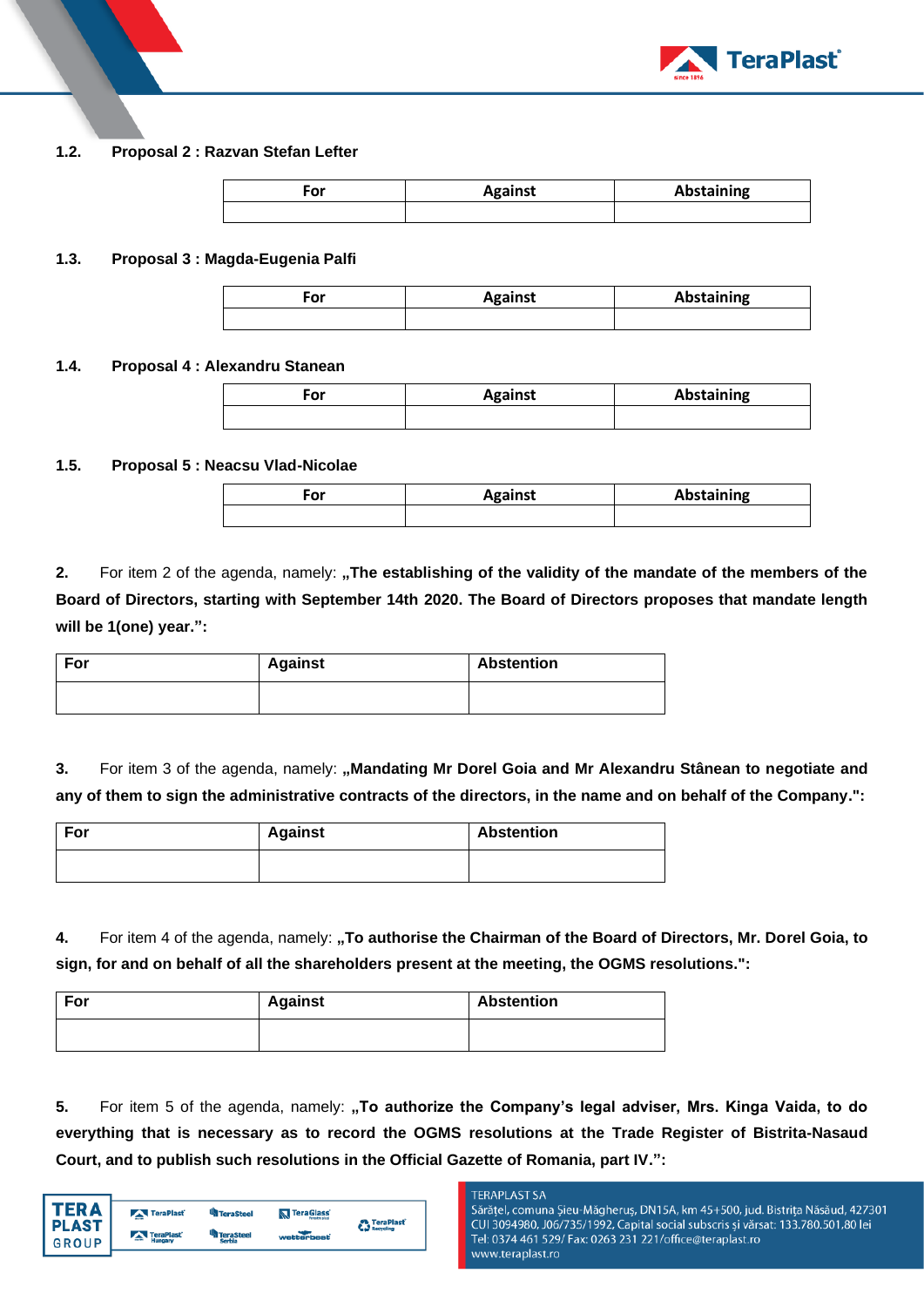

| For | <b>Against</b> | <b>Abstention</b> |
|-----|----------------|-------------------|
|     |                |                   |

# **Please find hereby attached a copy of the valid ID card<sup>iii</sup>/a copy of the registration certificate <sup>iv</sup>.**

**Note: Will be marked with "X" the box corresponding to the vote. The other boxes will not be filled in with any mark.** 

This ballot paper was drawn up in accordance with the provisions of Law no. 24/2017 on the issuers of financial instruments and market operations, as well as A.S.F. Regulation No.5/2018.

This ballot paper will be filled in at all entries, signed and dated by the shareholder.

**The ballot paper is executed up in 2 original copies**, out of which: one will remain at the shareholder and the other will be submitted to **TERAPLAST S.A.** headquarter not later than **12.09.2020, 10:00 am Romania time.** 

**Date: \_\_\_\_\_\_\_\_\_\_\_\_\_\_\_\_\_\_\_\_\_\_\_\_**

**<sup>v</sup>\_\_\_\_\_\_\_\_\_\_\_\_\_\_\_\_\_\_\_\_\_\_\_\_\_\_\_\_\_\_\_\_\_\_\_\_\_\_\_ (signature)**

**vi\_\_\_\_\_\_\_\_\_\_\_\_\_\_\_\_\_\_\_\_\_\_\_\_\_\_\_\_\_\_\_\_\_\_\_\_\_\_\_**

(First name and surname of the natural person shareholder or the legal representative of the legal entity, in capital letters)

Personal data entered in this special power of attorney (name and surname, domicile, series, number and date of issuance of identity card, personal numerical code, signature, number of shares held) shall be processed in compliance with the legal provisions regarding the protection of individuals with regard to the processing of personal data and the free circulation of such data, during the period stipulated by law, pursuant to Law no. 24/2017 on Issuers of Financial Instruments and Market Operations and of ASF Regulation no. 5/2018 on Issuers of Financial Instruments and Market Operations, as amended and Law no. 31/1990 on societies.

You benefit from the right of access, intervention, rectification and porting of the data you provide us, limit our processing and even request the deletion of the data.

Please note that interfering with the data you have provided to us may prevent the use of the ballot paper in the Ordinary General Shareholders' Meeting of the Company Teraplast S.A. from the date of 14.09.2020 / 15.09.2020.

In this case, the issuing company is exonerated from liability. Please let us know your requests in any way that is assuring the identity of the applicant and his or her entitlement. We will answer you without delay. If you are dissatisfied, you can contact ANSPDCP.

This section provides information on the legal provisions relating to the processing of personal data of natural persons listed in the ballot paper.

I, the undersigned, agree that personal data will be processed for the purpose of voting by correspondence at the Ordinary General Meeting of Shareholders of the Company Teraplast S.A. from the



#### **TERAPLAST SA**